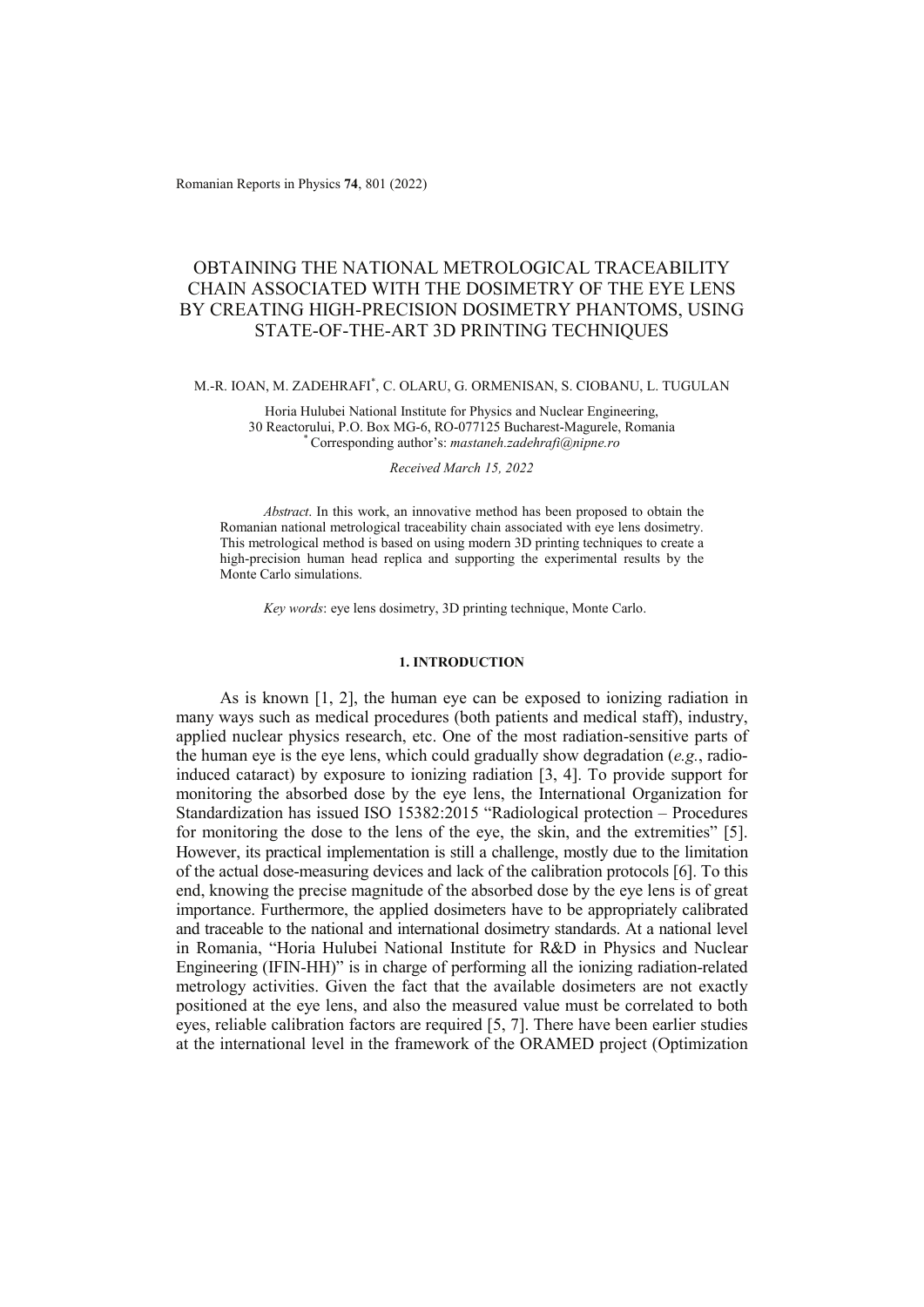of RAdiation protection of MEDical staff), supported by the European Atomic Energy Community [8–11].

For assuring the national metrological traceability chain related to the dosimetry of the eye lens, an innovative metrological method based on using modern 3D printing techniques [12–19] to create high-precision human head dosimetry has been proposed in this work. In the first phase, a human head phantom has been created by a 3D printer, with special attention to the 3D eyeball, having similar geometry and composition as the real eye. Five standard dosimeters (OSL) were attached to the forehead, both eyes, and both temples of the head phantom. Then, it was exposed to a standard ionizing radiation field (Co-60 radionuclide, certified source). After each exposure, the absorbed dose by each of the five dosimeters was determined and registered. Then, the same experimental setup was modeled by the Monte Carlo technique (MCNP6.2 [20–22]) and all the experiments were simulated. The experimental and computational results (the absorbed dose value by each dosimeter) were compared, considering all the involved parameters. The second phase of this study is related to the determination of the uniformity of the ionizing radiation field, in which a special pair of glasses with passive detectors was worn by the head phantom. After gradually reading the dose values along to the radiosensitive parts of the glasses, the uniformity of the radiation field was determined. The final step of the experiment is providing traceable, reliable, and precise calibration factors (with the associated uncertainties) for standard dosimeters placed on the temples, which are considered as commercial dosimeters.

The experimental and simulation parts of this study are explained in Section 2. In Section 3, the obtained results are presented, compared, and discussed in detail. Finally, a summary of the present work along with the concluding remarks is provided in Section 4.

#### **2. MATERIALS AND METHODS**

# 2.1. EXPERIMENTAL MEASUREMENTS

The first stage of this project was to create a human head phantom with a special focus on the eyeball and eye lens. To achieve this objective, a professional 3D printer type Form2 (Formlabs, USA) [23] was applied, which consists of a high-precision laser (250 mW power) guided by custom galvanometers (very high print resolution) and a heated resin tank that creates a reliable printing process for large, solid, and complex details (Fig. 1). Performing a study on the anatomy of the human head (shape, density, and particularities) was required to obtain the essential information regarding the physical effects that occur at the interaction of gamma radiation with it (absorption, attenuation, inelastic scattering, backscattering, *etc.*). Then, a 3D model of the human head skeleton was selected, which was subsequently processed for 3D printing. The 3D object has been decomposed into 5 components so that each of them fits into the maximum print size offered by the printer used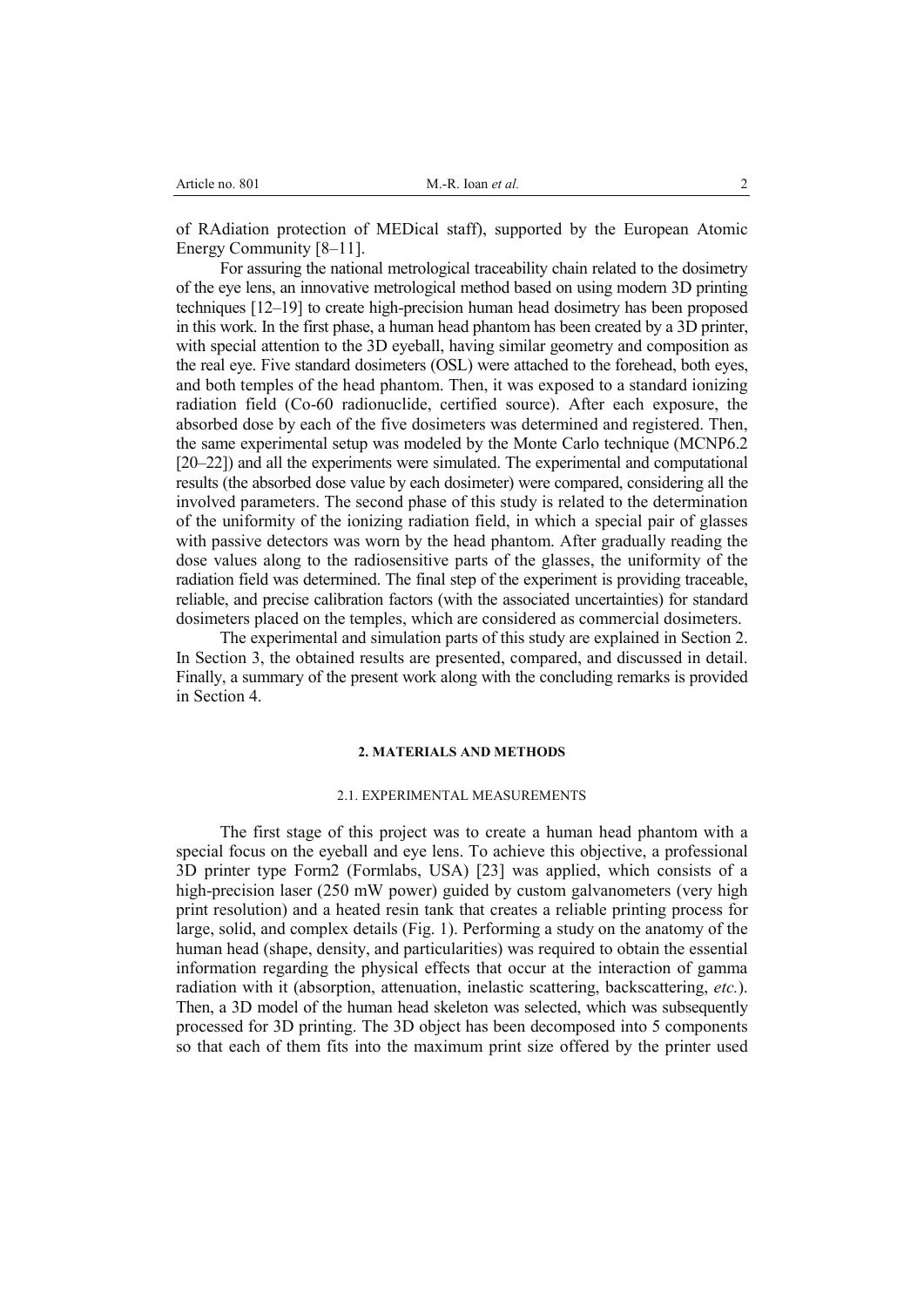$(15\times15 \text{ mm}^2)$ . The material chosen for the phantom is a "Dental SG" photopolymer resin produced by Formlabs laboratories (applicability in the dental field), which is a biocompatible material, with a density equivalent to the bone, designed for a printing resolution of 100 um.



Fig.  $1 - a$ ) The 3D printer Form2 with its accessories; b) the 3D printer during the printing procedure.

The same procedure has been followed for the human eyeball plus eye lens. A 3D model of the human eye was selected and subsequently processed to be 3D printed separately from the head replica. A type of transparent resin named "Clear Resin" produced by Formlabs laboratories was applied to print the 3D human eye. Figure 2 (a) and (b) show the 3D printed head phantom and the human eye, respectively.



Fig.  $2 - a$ ) The 3D-printed human head; b) the 3D-printed human eye.

After having all the components (skeleton, eyeballs, and eye lenses) printed separately, the final head phantom was assembled and ready to run the experiments. Five standard dosimeters (OSL) were mounted in front of the forehead, both eyes, and both temples of the head phantom (Fig. 3). It is worth mentioning that the two dosimeters mounted on two temples are considered as the commercial dosimeters to be calibrated. In other words, the calibration factors for them could be obtained with respect to the real dose values taken by the eye lenses (discussed in the next section).

 The next step was to measure the dose rate of the radioactive Co-60 source. It is a solid source in an Al capsule, fixed in steel support with a rod, which is classified by the National Institute of Metrology as a working standard. It is located in a lead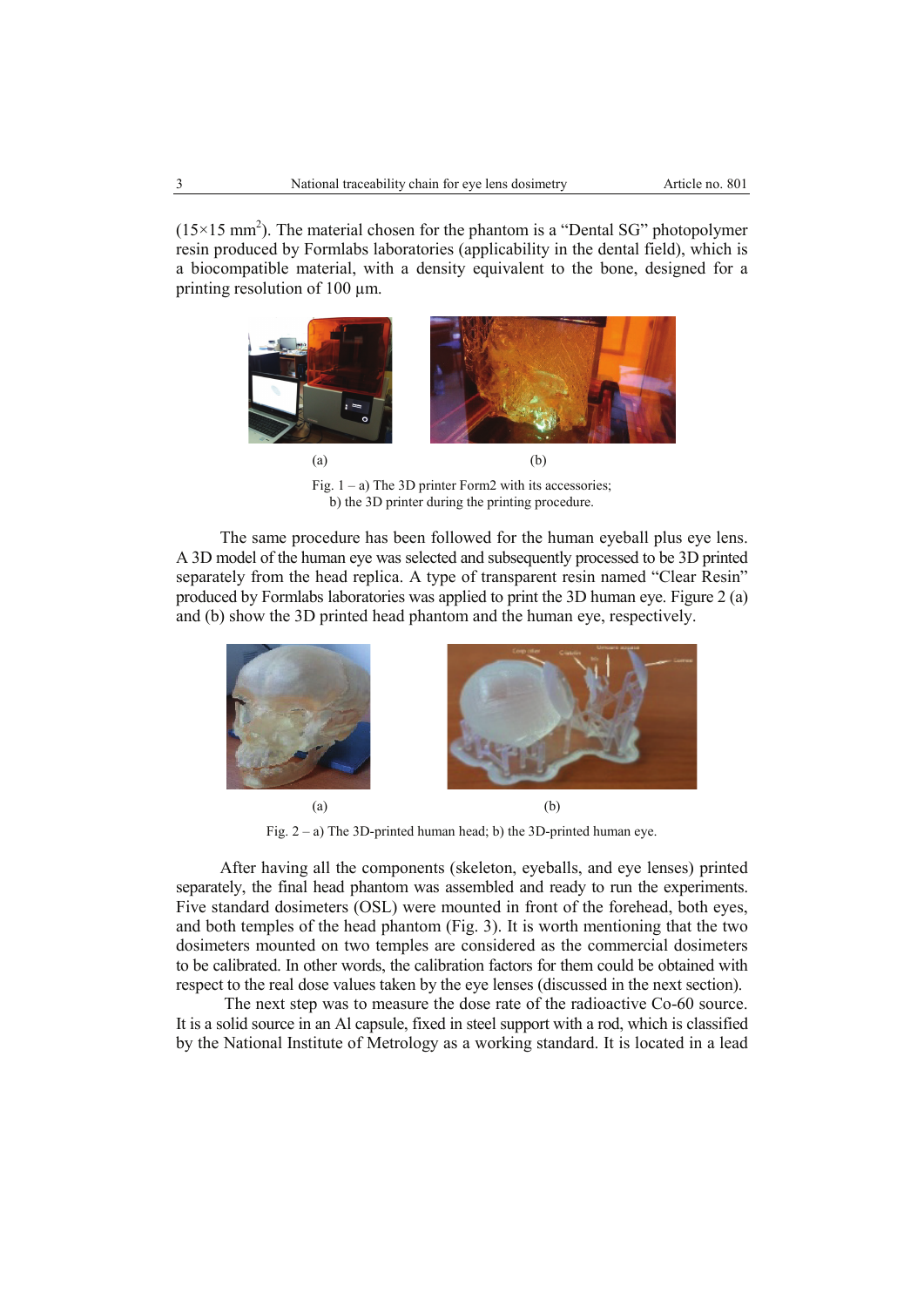| Article no. 801 |  |
|-----------------|--|
|                 |  |

collimator, placed on the exposure stand in the Ionizing Radiation Metrology Laboratory (LMRI), Department of Radioisotopes and Radiation Metrology (DRMR) within "Horia Hulubei National Institute for R&D in Physics and Nuclear Engineering (IFIN-HH)". To measure the flow rate for the equivalent dose from the Co-60 radioactive source, the dosimeter was placed on the stand support at a distance of 150 cm from the source. The flow rate for the dose equivalent measured at 150 cm from the source was  $(104.3 \pm 4.2)$   $\mu$ Sv/h on 21.05.2021. This value has ensured traceability to the primary standards of PTB Germany.



Fig. 3 – The 3D human head phantom equipped with five OSL standard dosimeters.

The fully equipped phantom (phantom head with eyes attached in orbits, high precision OSLs attached in front of the forehead, both eyes, and both temples (Fig. 3)) was exposed, using the aforementioned Co-60 source, at 3 equivalent doses: 200 μSv, 400 μSv, and 600 μSv (by different exposure durations). The center of the gamma ionizing radiation field from the Co-60 source was directed perpendicular to the OSL-type detector positioned on the phantom's forehead.

Another set of experiments was performed to have the dosimeter responses for a field of ionizing radiation from a Co-60 source perpendicular to one of the temples. This time, the fully equipped phantom was exposed under the same exposure condition as the above-mentioned experiments at an equivalent dose of 400 µSv, but with the center of the beam directed towards the center of the right temple. This means that the head phantom was rotated 90° to its previous position. In both sets that will be called set 1 and set 2, respectively, the absorbed dose value by each detector was registered and determined by an OSL reader system to be compared with the reference and computational values.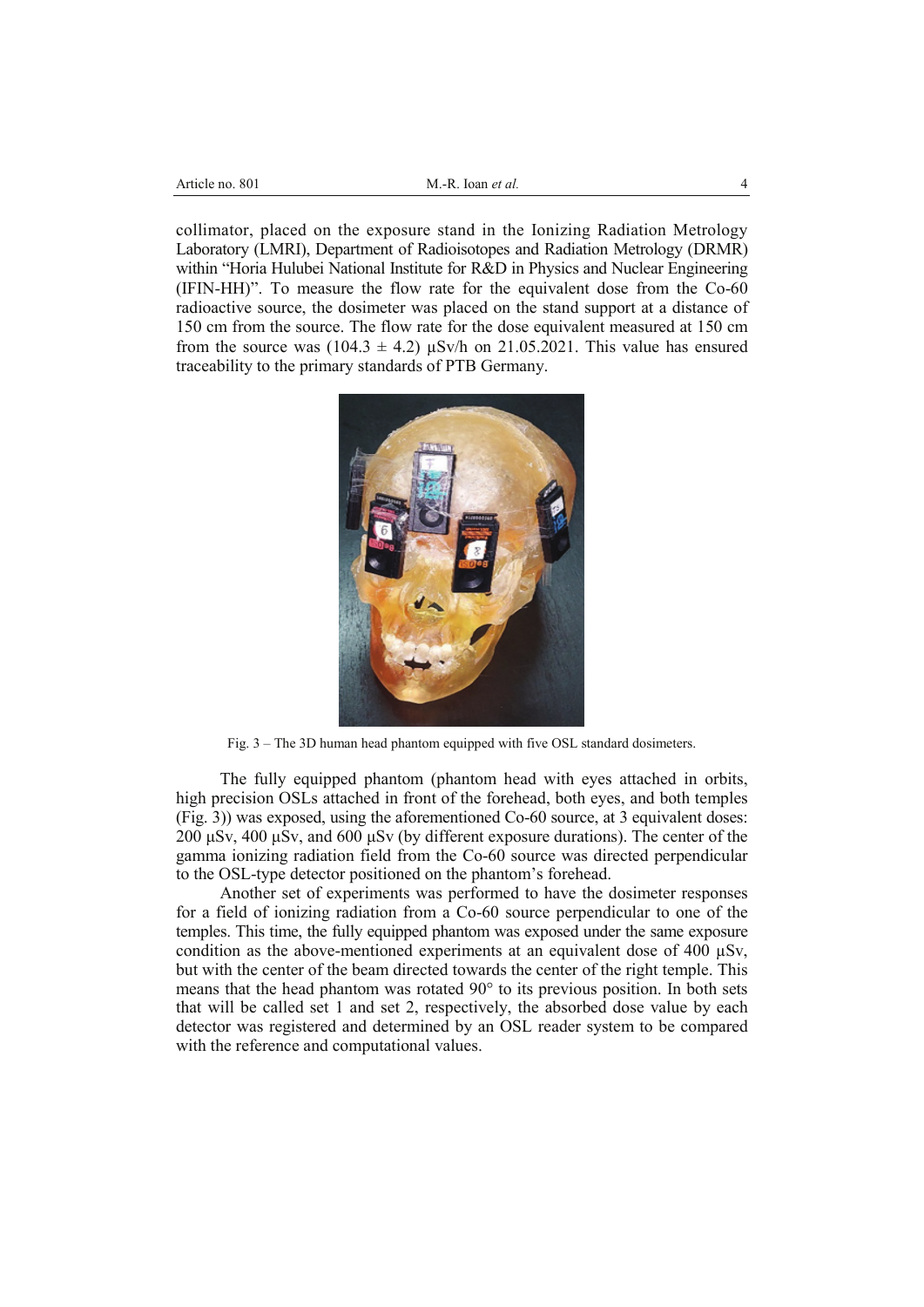To determine the uniformity of the ionizing radiation field from a radioactive source by RIA (Radiation-Induced Absorption) method, a pair of special glasses was worn by the human head phantom and the equipped phantom was exposed to ionizing radiation of 10 Gy dose. After irradiation, the lenses of the pair of glasses were detached from the frame and analyzed by a UV-VIS spectrophotometer (Fig. 4).



Fig.  $4 - a$ ) 3D phantom of the human head with attached dosimetric glasses; b) UV-VIS spectrophotometer.

# 2.2. MONTE CARLO SIMULATION

The MCNP6.2 code was applied for the Monte Carlo simulation. The entire experimental setup including the Co-60 source and its capsule, the lead collimator, dosimeters, head phantom, eyeballs, and eye lenses was modeled by MCNP6.2. A simplified cylindrical phantom based on the results of a previous study [24] was used for phantom simulation. Figure 5 shows the modeled source and the lead conicalshaped collimator. Both sets 1 and 2 of the experiments have been simulated with the exact same conditions. In addition, the uniformity test for two lenses (10 Gy dose) has been simulated as well. The results are presented and discussed in the next section.



Fig. 5 – Monte Carlo simulation by MCNP6.2. Right: 3D view of the collimator and the source, left: 2D view of the same structure, the particle tracks are also shown in the 2D view.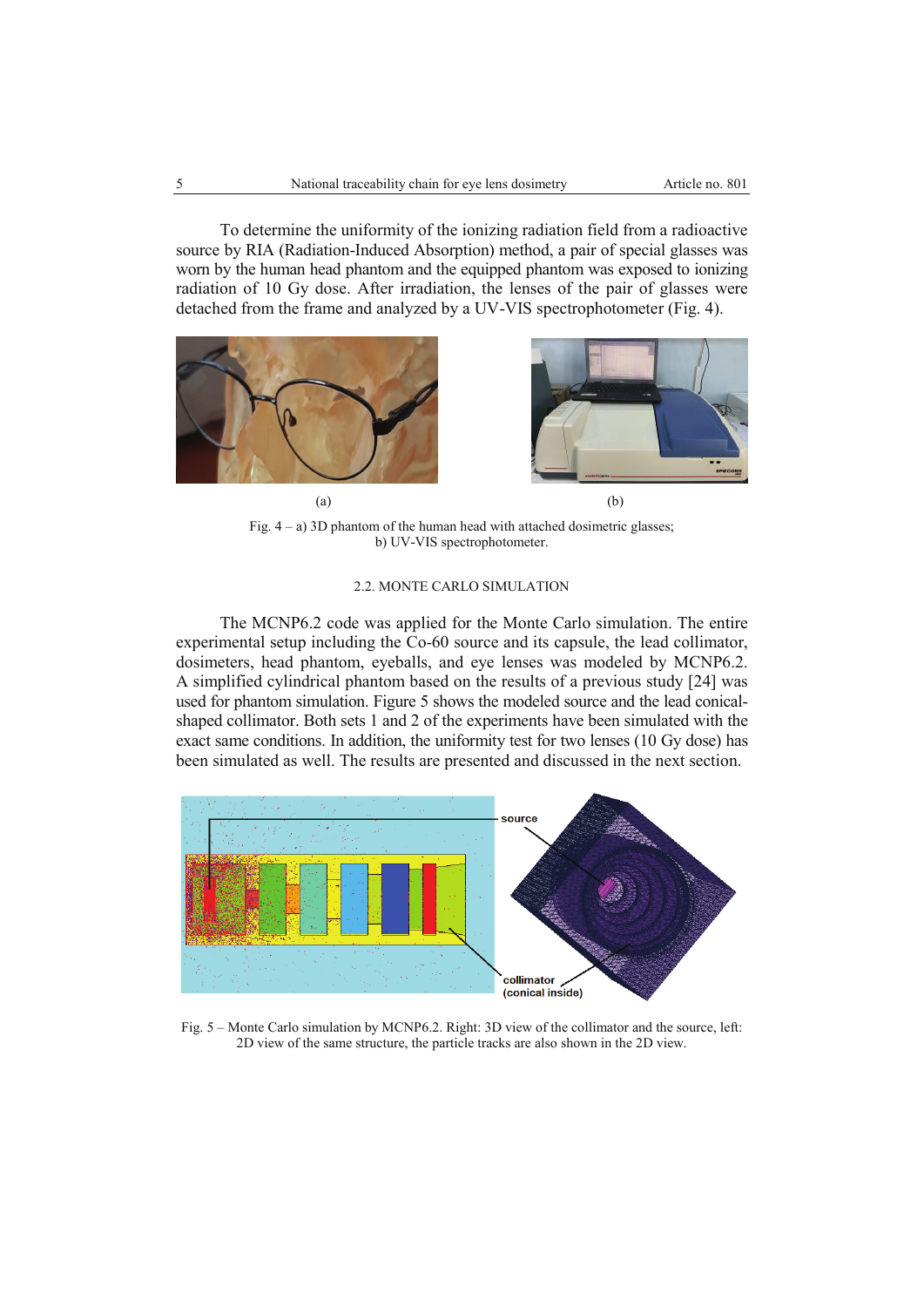## **3. RESULTS AND DISCUSSION**

The dose debit in the air (flow rate) of the radioactive Co-60 source, determined by MC simulation (MCNP6.2) and the one obtained experimentally (traceable to the standards of PTB, Germany) are compared in Table 1. It is observed that these two quantities are comparable in terms of the uncertainties of determination (3.02% deviation) so that the reportable (conventional true) value could be considered as their arithmetic mean.

# *Table 1*

### Comparison between the dose debit in the air (flow rate) of the radioactive Co-60 source, obtained by experiment and MC simulation

| Source-detector | Dose debit simulated | Experimental dose | Deviation $(\%)$ | Conventional true  |
|-----------------|----------------------|-------------------|------------------|--------------------|
| distance (cm)   | by MC $(\mu Sv/h)$   | debit (uSv/h)     |                  | value $(\mu Sv/h)$ |
| 150             | 107.547              | 104.300           | 3.02             | 105.924            |

The results (the absorbed dose value by dosimeters) of set 1 of the experiments obtained experimentally and by MC simulation are compared to each other and also compared with the reference doses (PTB traceable values: 200, 400, and 600 μSv) in Table 2. Again, set 1 relates to the normal angel of incident towards the phantom's forehead.

#### *Table 2*

 Absorbed dose values recorded by OSL detectors (experiments), the results obtained by MC simulations, and the reference values. The conventional true value is the arithmetic mean of the simulation and the experimental results (incident beam towards the forehead)

|                 | $\frac{d$ uration $(s)$<br>Exposure | dose<br>Reference<br>equivalent<br>(mSv) | dose<br>Simulated<br>(mSv)<br>absorbed | dose<br>Experimental<br>(mSv)<br>absorbed | (96)<br>nd<br>and<br>Deviation<br>between<br>experiment<br>simulation | simulation and<br>(6)<br>Deviation<br>between<br>reference | and<br>(96)<br>Deviation<br>between<br>experiment<br>reference | Conventional<br>true value<br>(mSv) |
|-----------------|-------------------------------------|------------------------------------------|----------------------------------------|-------------------------------------------|-----------------------------------------------------------------------|------------------------------------------------------------|----------------------------------------------------------------|-------------------------------------|
|                 | $\times$ 10 <sup>3</sup><br>6.903   | 0.200                                    | 0.178                                  | 0.190                                     | 6.15                                                                  | 10.85                                                      | 5.00                                                           | 0.184                               |
| Forehead        | $1.381 \times 10^{4}$               | 0.400                                    | 0.357                                  | 0.437                                     | 18.39                                                                 | 10.85                                                      | $-9.25$                                                        | 0.397                               |
|                 | $2.071 \times 10^4$                 | 0.600                                    | 0.535                                  | 0.647                                     | 17.32                                                                 | 10.85                                                      | $-7.83$                                                        | 0.591                               |
| Right<br>eye    | $6.903 \times 10^{3}$               | 0.200                                    | 0.169                                  | 0.192                                     | 12.03                                                                 | 15.55                                                      | 4.00                                                           | 0.180                               |
|                 | $2.071 \times 10^{4}$               | 0.600                                    | 0.507                                  | 0.602                                     | 15.83                                                                 | 15.55                                                      | $-0.33$                                                        | 0.554                               |
| Left<br>eye     | $6.903 \times 10^{3}$               | 0.200                                    | 0.164                                  | 0.209                                     | 21.44                                                                 | 17.90                                                      | $-4.50$                                                        | 0.187                               |
|                 | $2.071 \times 10^{4}$               | 0.600                                    | 0.493                                  | 0.598                                     | 17.63                                                                 | 17.90                                                      | 0.33                                                           | 0.545                               |
|                 | $6.903 \times 10^{3}$               | 0.200                                    | 0.182                                  | 0.207                                     | 12.27                                                                 | 9.20                                                       | $-3.50$                                                        | 0.194                               |
| temple<br>Right | $1.381 \times 10^{4}$               | 0.400                                    | 0.363                                  | 0.437                                     | 16.89                                                                 | 9.20                                                       | $-9.25$                                                        | 0.400                               |
|                 | $2.071 \times 10^4$                 | 0.600                                    | 0.545                                  | 0.620                                     | 12.13                                                                 | 9.20                                                       | $-3.33$                                                        | 0.582                               |
|                 | $\times$ 10 <sup>3</sup><br>6.903   | 0.200                                    | 0.177                                  | 0.207                                     | 14.64                                                                 | 11.65                                                      | $-3.50$                                                        | 0.192                               |
| temple<br>Left  | $\times 10^4$<br>1.381              | 0.400                                    | 0.353                                  | 0.400                                     | 11.65                                                                 | 11.65                                                      | 0.00                                                           | 0.377                               |
|                 | $\times$ 10 <sup>4</sup><br>2.071   | 0.600                                    | 0.530                                  | 0.637                                     | 16.78                                                                 | 11.65                                                      | $-6.17$                                                        | 0.584                               |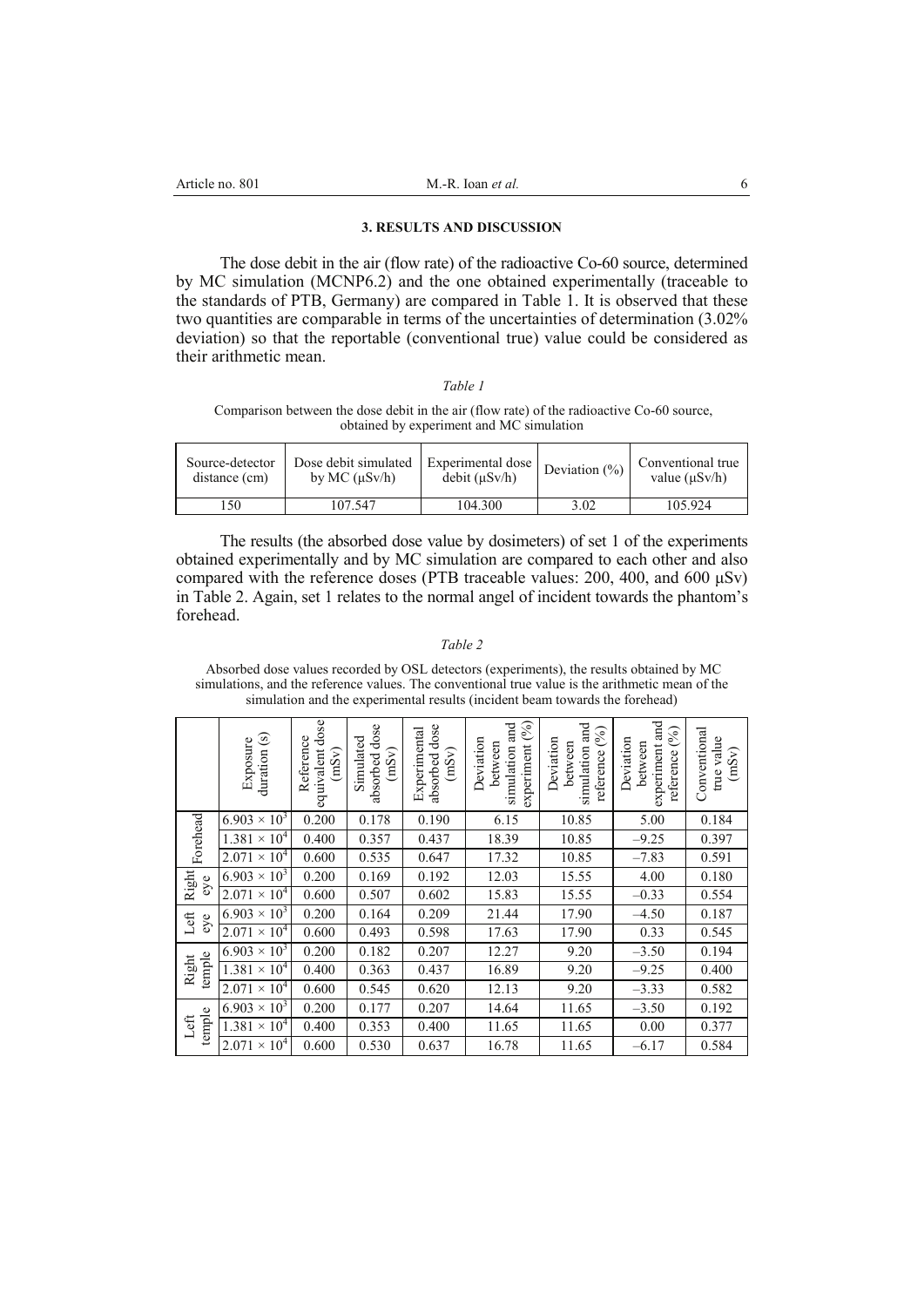The results of set 2 of the experiments (incident directed towards the right temple) are presented in Table 3 for an equivalent reference dose of 400 μSv (traceable to the PTB standard). Given that the experimental and simulated absorbed dose values presented in both Tables 2 and 3 are comparable in terms of the uncertainties of determination, the reportable (conventional true) value could be considered as their arithmetic mean (last columns in Tables 2 and 3).

#### *Table 3*

|              | Exposure duration (s) | equivalent<br>(mSv)<br>Reference<br>dose | (mSv)<br>Simulated<br>dose<br>absorbed | (mSv)<br>Experimental<br>dose<br>absorbed | experiment<br>Deviation between<br>simulation and<br>$(\%)$ | and reference<br>Deviation between<br>$\mathcal{S}_0$<br>simulation | and reference<br>Deviation between<br>$\mathcal{S}_0$<br>experiment | value<br>true<br>(mSv)<br>Conventional |
|--------------|-----------------------|------------------------------------------|----------------------------------------|-------------------------------------------|-------------------------------------------------------------|---------------------------------------------------------------------|---------------------------------------------------------------------|----------------------------------------|
| Forehead     |                       |                                          | 0.383                                  | 0.433                                     | 11.58                                                       | 4.29                                                                | $-8.25$                                                             | 0.408                                  |
| Right eye    |                       |                                          | 0.390                                  | 0.457                                     | 14.74                                                       | 2.59                                                                | $-14.25$                                                            | 0.423                                  |
| Left eye     | $1.381 \times 10^{4}$ | 0.400                                    | 0.347                                  | 0.358                                     | 3.02                                                        | 13.20                                                               | 10.50                                                               | 0.353                                  |
| Right temple |                       |                                          | 0.396                                  | 0.445                                     | 11.10                                                       | 1.09                                                                | $-11.25$                                                            | 0.420                                  |
| Left temple  |                       |                                          | 0.329                                  | 0.307                                     | $-7.15$                                                     | 17.76                                                               | 23.25                                                               | 0.318                                  |

 Absorbed dose values recorded by OSL detectors (experiments), the results obtained by MC simulations, and the reference values. The conventional true value is the arithmetic mean of the simulation and the experimental results (incident beam towards the right temple)

The spectrophotometer used to determine the uniformity of the ionizing radiation field by the RIA method is Specord 210, Analytik Jena GmbH, Germany (Fig. 4(b)). Following the analysis by the spectrophotometric method, the difference in darkening between the two glass lenses was negligible (much smaller than the uncertainty of the determination method). The spectra of the two lenses are illustrated in Fig. 6. It is evident from Fig. 6 that the darkening density of the two lenses is evenly distributed. Therefore, the ionizing radiation field provided by the radioactive source is homogeneously distributed.

Table 4 shows the results obtained by the Monte Carlo technique to determine the uniformity of the radiation field from exposure to a radioactive source to 10 Gy dose, with the radiation beam towards the forehead. The deviation between the two values obtained (right lens *vs.* left lens) is 2.49%, lower than that given by the determination method. Comparing the results obtained by the two methods of determination (experimental *vs.* computational methods) reveals a high degree of equivalence, confirming the homogeneity of the distribution of the gamma radiation field used at all dosimetric phantom exposures.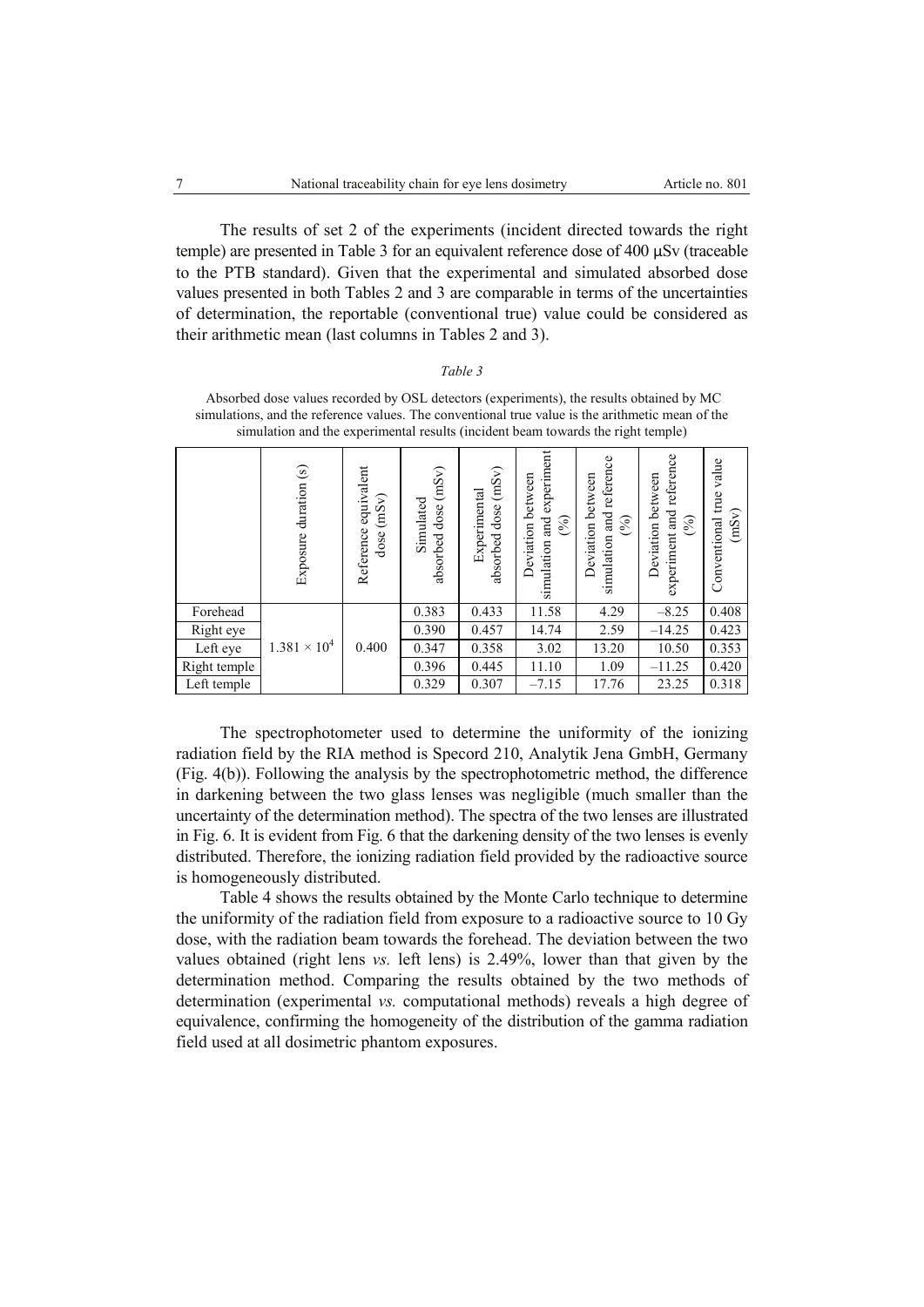

Fig. 6 – UV-VIS Spectra of the eyeglass lenses after exposure to 10 Gy dose.

### *Table 4*

Monte Carlo simulation (MCNP6.2) of the field uniformity determination by exposure the two eyeglass lenses to 10 Gy dose

|                     | $Source -$<br>phantom's<br>forehead distance<br>$\text{cm}$ ) | MC simulated<br>dose(Sv) | The deviation between right and<br>left eyeglass lenses $(\% )$ |
|---------------------|---------------------------------------------------------------|--------------------------|-----------------------------------------------------------------|
| Right eyeglass lens | 150                                                           | 9.445                    | 2.49                                                            |
| Left eyeglass lens  |                                                               | 9.210                    |                                                                 |

As mentioned before, the final and main step of this work is to provide traceable, reliable, and precise calibration factors with the associated uncertainties for the commercially available dosimeters. To this end, the conventional true values (the arithmetic means between simulations and experiments) of the absorbed dose by the eye lenses have been considered as the national standards. Since in a real situation of eye-lens dosimetry, the commercial dosimeter would be attached to one of the temples (and not directly on the eye), one can obtain a calibration factor for the commercial dosimeter on the temple, using the real spot of exposure (eye lens). Therefore, by multiplying the calibration (multiplicative) factor to the registered dose by the temple's dosimeter, the standard dose value has to be obtained. Here, the dosimeter mounted on the left temple is considered as the commercial one that needs to be calibrated. The conventional true values of the two eyes are considered as the standard doses, for reference doses of 200 and 600 μSv as the extremums and the radiation directed towards the forehead. The results are presented in Table 5.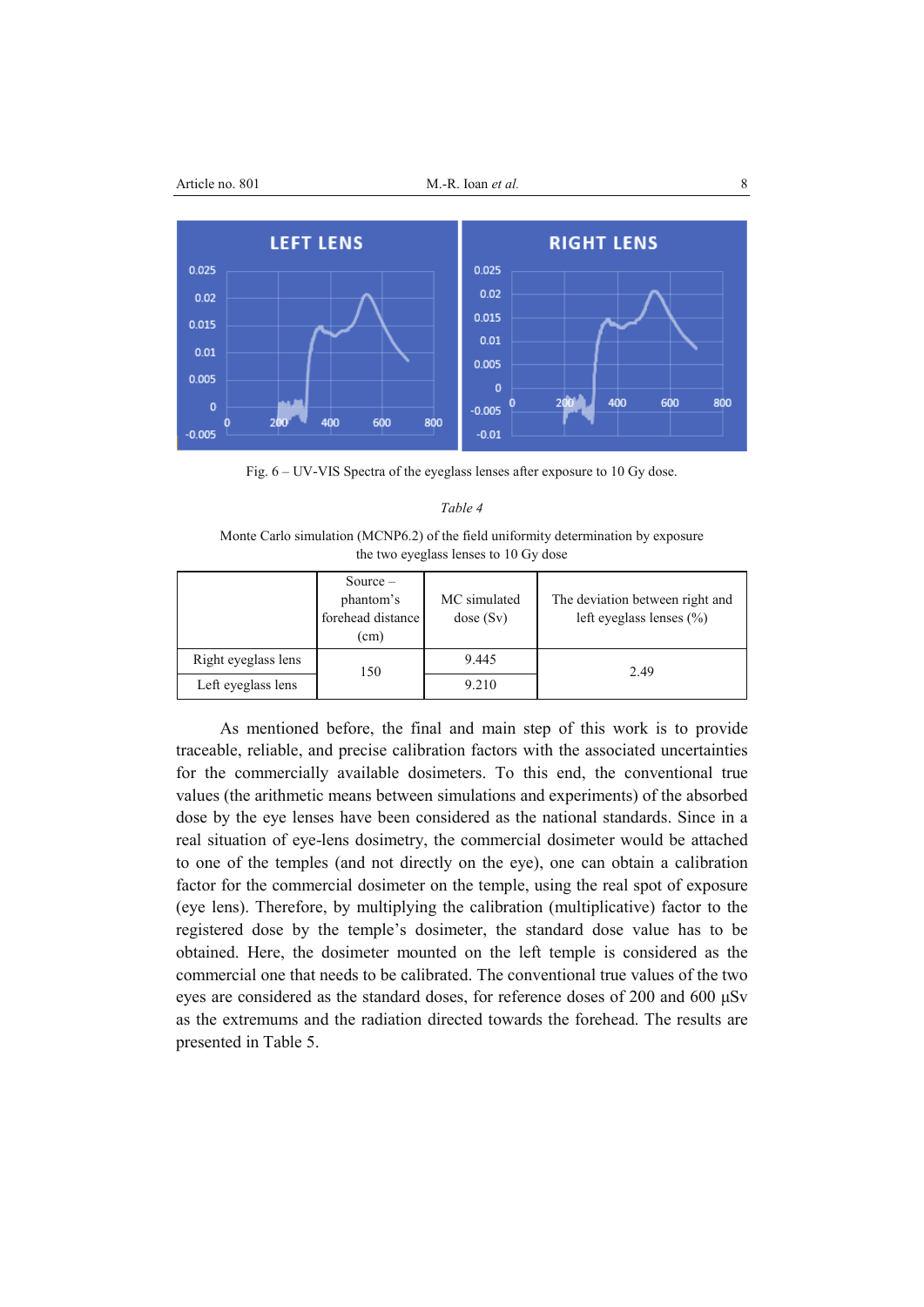|                                                         | Reference<br>equivalent<br>dose<br>(mSv) | Absorbed<br>dose by the<br>left temple<br>(mSv) | Conventional<br>true value for<br>dose of eyes<br>(mSv) | Calibration<br>(multiplicative)<br>factor | Average value<br>of calibration<br>factor | Uncertainty<br>(%) |
|---------------------------------------------------------|------------------------------------------|-------------------------------------------------|---------------------------------------------------------|-------------------------------------------|-------------------------------------------|--------------------|
| Dosimeter<br>on left<br>temple to be                    | 0.200                                    | 0.207                                           | 0.180                                                   | 0.869                                     |                                           | 0.12               |
| calibrated <sup>®</sup><br>with respect<br>to right eye | 0.600                                    | 0.637                                           | 0.554                                                   | 0.870                                     | 0.87                                      |                    |
| Dosimeter<br>on left<br>temple to be                    | 0.200                                    | 0.207                                           | 0.187                                                   | 0.903                                     | 0.88                                      | 5.21               |
| calibrated <sup>*</sup><br>with respect<br>to left eye  | 0.600                                    | 0.637                                           | 0.545                                                   | 0.856                                     |                                           |                    |

### *Table 5*

Calibration (multiplicative) factors and uncertainties

\* The dosimeter mounted on the left temple acts as the commercial dosimeter that needs to be calibrated.

### **4. CONCLUSION**

The main result of this project is a new method for assuring the national metrological traceability chain related to the dosimetry of the eye lens by creating high-precision human head dosimetry phantoms, using state-of-the-art 3D printing techniques. The measurements of the absorbed dose by the eye lenses have been done with a 3D printed head phantom and a standard Co-60 radioactive source. The calibration factors for the dosimeters mounted on the temple (not directly on the eyes) have been obtained with the associated uncertainties, using the OSL dosimeters mounted on the eye lenses. The experimental results have been supported by the Monte Carlo simulation technique and their arithmetic mean (experimental and calculational values) have been considered as the conventional true value.

In this way, the practical implementation of the provisions of the Council Directive 2013/59/EURATOM, as well as the International Standardization Organization (ISO) are strongly supported. Moreover, the relevant national and international organizations and decision-makers could benefit from the scientific/technical output of this work.

*Acknowledgements.* This work was supported by a grant of the Romanian Ministry of Education and Research, CNCS – UEFISCDI, project number PN-III-P1\_1.1-TE-2019-0217, within PNCDI III.